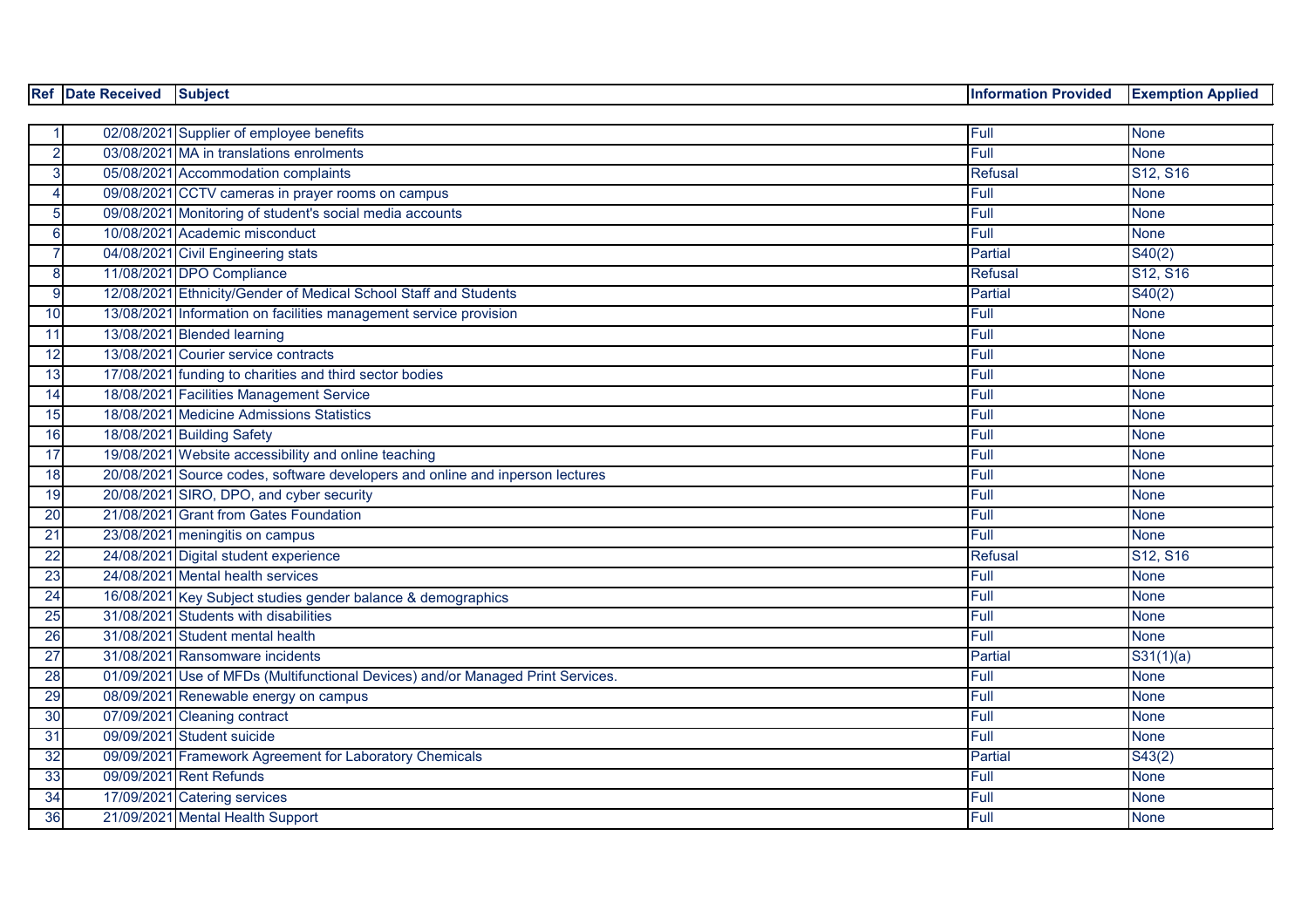| 38 |                      | 22/09/2021 Donations from oil and gas companies                                 | Full           | <b>None</b>                            |
|----|----------------------|---------------------------------------------------------------------------------|----------------|----------------------------------------|
| 39 |                      | 22/09/2021 Ethnicity/Gender of Medical School Staff and Students                | <b>Partial</b> | S40(2)                                 |
| 40 |                      | 22/09/2021 Mental health services                                               | Full           | <b>None</b>                            |
| 41 |                      | 24/09/2021 Ransomware attacks                                                   | Full           | <b>None</b>                            |
| 42 |                      | 26/09/2021 Intrapreneurship                                                     | Full           | <b>None</b>                            |
| 43 |                      | 27/09/2021 Sexual Violence on University Campuses                               | Full           | <b>None</b>                            |
| 44 |                      | 27/09/2021 Virtual events software                                              | <b>Refusal</b> | $\overline{S12}$                       |
| 45 |                      | 01/10/2021 University's technology and international student support            | Refusal        | S <sub>12</sub> , S <sub>16</sub>      |
| 46 |                      | 01/10/2021 University Investment Portfolio Statistics                           | Full           | <b>None</b>                            |
| 47 |                      | 01/10/2021 Student Accommodation                                                | Full           | <b>None</b>                            |
| 48 |                      | 05/10/2021 Students with disabilities                                           | Partial        | $\sqrt{540(2)}$                        |
| 50 |                      | 07/10/2021 Enterprise application                                               | Full           | <b>None</b>                            |
| 51 |                      | 11/10/2021 Corporate software/enterprise application                            | Full           | <b>None</b>                            |
| 52 |                      | 15/10/2021 Fire alarm maintenance contract                                      | Full           | <b>None</b>                            |
| 53 |                      | 17/10/2021 University technology transfer during the COVID-19 pandemic          | Full           | <b>None</b>                            |
| 54 |                      | 17/10/2021 academic misconduct interviews                                       | Full           | <b>None</b>                            |
| 55 |                      | 21/10/2021 Computer science past exam papers                                    | <b>Refusal</b> | S43(2), S36(2)                         |
| 56 |                      | 22/10/2021 Medical student applications and admissions                          | Full           | <b>None</b>                            |
| 57 |                      | 21/10/2021 Mental health counsellors salary                                     | Full           | <b>None</b>                            |
| 58 |                      | 21/10/2021 Various information about the VC from 2016-2020                      | Partial        | $\overline{S21}$ , $\overline{S40}(2)$ |
| 59 |                      | 27/10/2021 Removal of statues                                                   | Full           | <b>None</b>                            |
| 60 |                      | 27/10/2021 Energy consumption                                                   | Full           | <b>None</b>                            |
| 61 |                      | 29/10/2021 Digital student experience                                           | <b>Refusal</b> | S <sub>12</sub> , S <sub>16</sub>      |
| 62 |                      | 01/11/2021 e-portfolio and/or appraisal service supplier used by medical school | Full           | <b>None</b>                            |
| 63 |                      | 02/11/2021 Enterprise application                                               | Full           | <b>None</b>                            |
| 64 |                      | 02/11/2021 Medical School Admission Statistics                                  | <b>Refusal</b> | S <sub>12</sub> , S <sub>16</sub>      |
| 65 |                      | 05/11/2021 Drug Safety                                                          | Full           | <b>None</b>                            |
| 66 |                      | 05/11/2021 Research grants and donations received by the university             | Full           | <b>None</b>                            |
| 67 |                      | 08/11/2021 Money Laundering Regulations                                         | Full           | <b>None</b>                            |
| 68 |                      | 08/11/2021 T Levels as an entry qualification                                   | Full           | <b>None</b>                            |
| 69 |                      | 08/11/2021 leadership demographics and curriculum decolonisation                | Partial        | S40(2)                                 |
| 70 |                      | 12/11/2021 CCTV cameras                                                         | Full           | <b>None</b>                            |
| 71 |                      | 13/11/2021 Sexual assault reports                                               | Partial        | S40(2)                                 |
| 72 | 17/11/2021 Midwifery |                                                                                 | Partial        | S40(2)                                 |
| 73 |                      | 22/11/2021 decolonisation of the curriculum                                     | Full           | None                                   |
| 74 |                      | 17/11/2021 sexual misconduct reports                                            | Partial        | S40(2)                                 |
| 75 |                      | 19/11/2021 Undergraduate and Postgraduate long Covid statistics                 | Full           | <b>None</b>                            |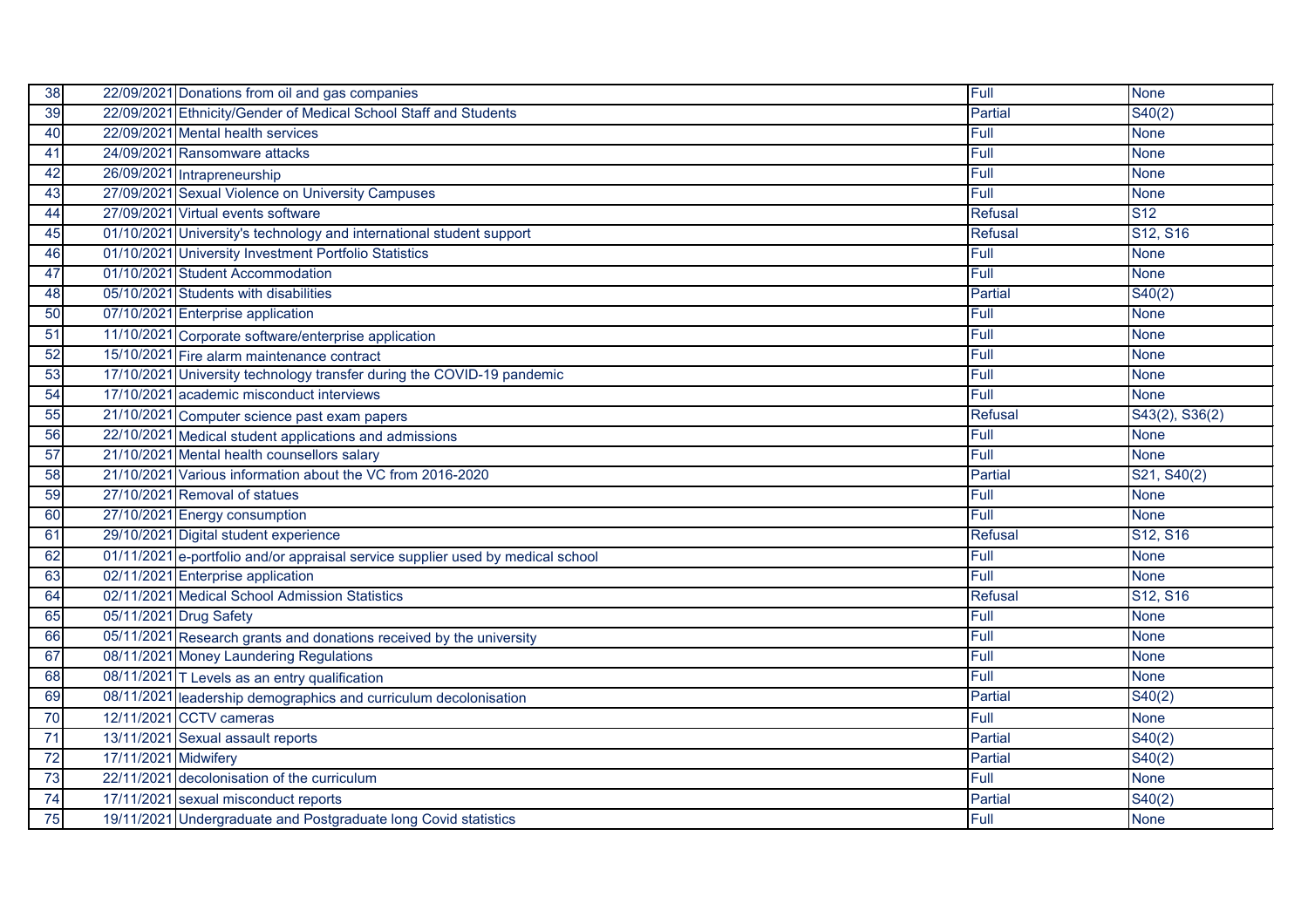| 76  | 20/11/2021 Work on Facial Recognition / Installations of Facial Recognition on campus | Full           | <b>None</b>    |
|-----|---------------------------------------------------------------------------------------|----------------|----------------|
| 77  | 22/11/2021 trigger warnings                                                           | Full           | <b>None</b>    |
| 78  | 23/11/2021 Supplier spend                                                             | Full           | <b>S16</b>     |
| 79  | 23/11/2021 Face to face teaching                                                      | <b>Refusal</b> | <b>S12</b>     |
| 80  | 24/11/2021 Mental Health Services                                                     | Full           | <b>None</b>    |
| 81  | 25/11/2021 Education agents                                                           | Refusal        | S12, S16       |
| 82  | 29/11/2021 Hardship Funds                                                             | Full           | <b>None</b>    |
| 83  | 29/11/2021 Casual contracts                                                           | <b>Refusal</b> | S12, S16       |
| 84  | 29/11/2021 Drink spiking                                                              | Full           | <b>None</b>    |
| 85  | 30/11/2021 Remuneration                                                               | Full           | <b>None</b>    |
| 86  | 29/11/2021 Staff and student mental health                                            | Full           | <b>None</b>    |
| 87  | 03/12/2021 Estates staff chart                                                        | <b>Partial</b> | S40(2)         |
| 88  | 02/12/2021 Electrical and electronic engineering past papers                          | <b>Refusal</b> | S43(2), S36(2) |
| 89  | 08/12/2021 BA Hons History                                                            | <b>Partial</b> | S40(2)         |
| 90  | 08/12/2021 Structure charts for IT, Finance, Procurement, Facilities, HR              | Full           | <b>None</b>    |
| 91  | 09/12/2021 Availability of sober accommodation                                        | Full           | <b>None</b>    |
| 92  | 10/12/2021 Estates staff chart                                                        | Full           | <b>None</b>    |
| 94  | 16/12/2021 IT Security strategy                                                       | Full           | <b>None</b>    |
| 95  | 21/12/2021 University Governing Bodies and Senior Management Teams and LGBT+          | <b>Partial</b> | S40(2), S21    |
| 96  | 21/12/2021 Medicine enrollment                                                        | Full           | None           |
| 97  | 21/12/2021 CCTV maintenance and support                                               | <b>Partial</b> | S40(2)         |
| 98  | 24/12/2021 IT systems                                                                 | <b>Partial</b> | S43(2)         |
| 99  | 02/01/2022 Communications with "Together Declaration" supporters/organisers           | Full           | <b>None</b>    |
| 100 | 04/01/2022 Use of training phantoms                                                   | Full           | <b>None</b>    |
| 101 | 04/01/2022 Building's heating zone controls                                           | Full           | <b>None</b>    |
| 102 | 05/01/2022 Information relating to staff numbers, redundancies and wages              | <b>Partial</b> | S40(2)         |
| 103 | 07/01/2022 Student drug use                                                           | <b>Refusal</b> | S40(2)         |
| 104 | 07/01/2022 Nursing students drug use                                                  | Full           | <b>None</b>    |
| 105 | 10/01/2022 Staff and Student drug use                                                 | Full           | <b>None</b>    |
| 106 | 30/12/2021 Exams risk assessment                                                      | Full           | <b>None</b>    |
| 107 | 13/01/2022 Student mental health                                                      | Full           | <b>None</b>    |
| 108 | 13/01/2022 Misconduct within Computer Science                                         | Partial        | S40(2)         |
| 109 | 14/01/2022 Water plants                                                               | Full           | None           |
| 110 | 16/01/2022 IELTS students                                                             | Partial        | S40(2)         |
| 111 | 17/01/2022 lost or stolen electronic devices                                          | Full           | <b>None</b>    |
| 112 | 17/01/2022 Malicious emails                                                           | Full           | <b>None</b>    |
| 113 | 18/01/2022 Vehicle fleet information                                                  | Full           | None           |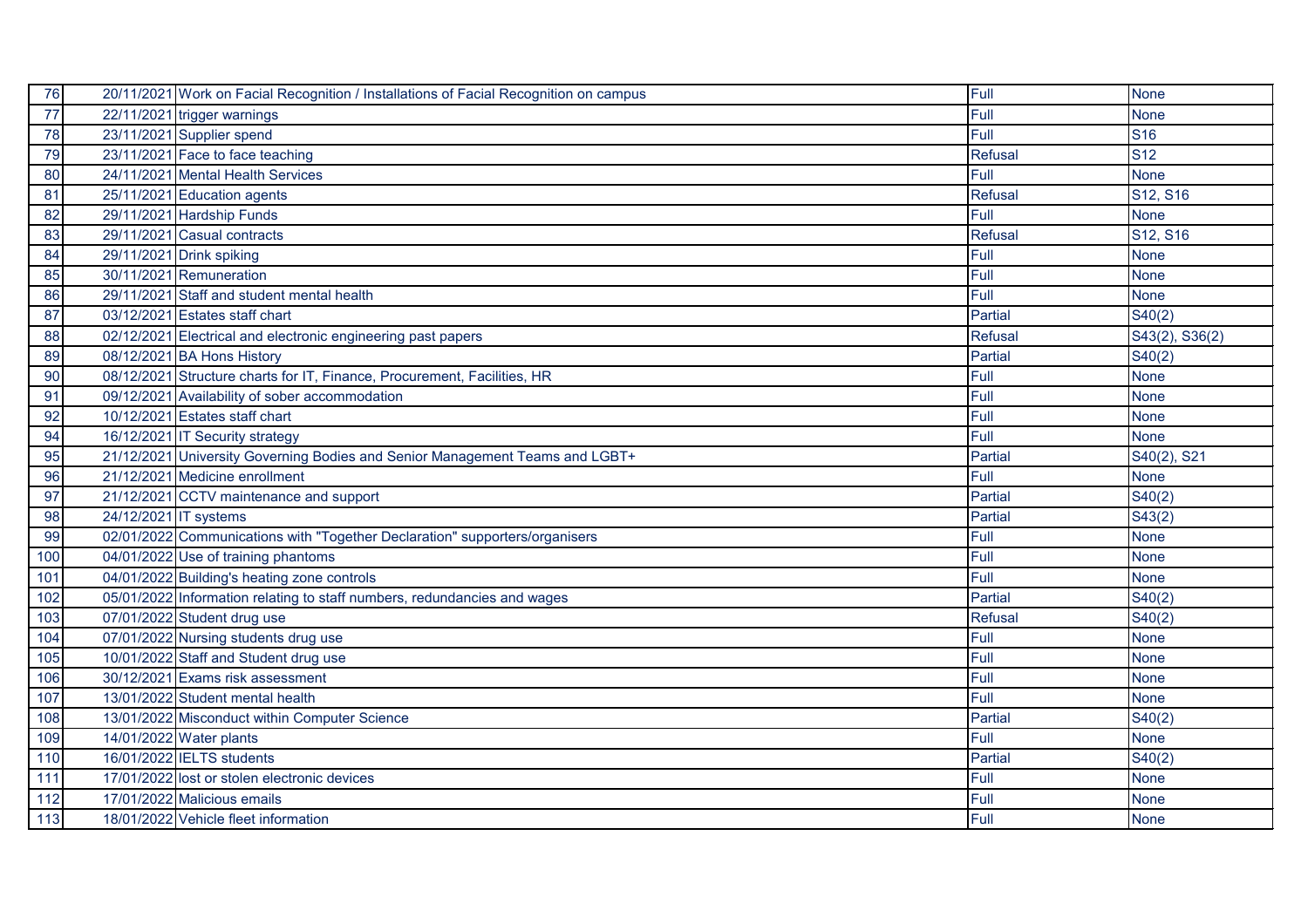| 115 | 18/01/2022 Counselling provision and counsellors employed            | Partial        | S43(2)                            |
|-----|----------------------------------------------------------------------|----------------|-----------------------------------|
| 116 | 20/01/2022 Responses to Pulse survey                                 | <b>Refusal</b> | S14(1)                            |
| 118 | 21/01/2022 FOI Requests and Data Subject Access Requests             | Full           | <b>None</b>                       |
| 119 | 24/01/2022 Recruitment Agency Spend                                  | Full           | <b>None</b>                       |
| 120 | 26/01/2022 Sanctuary scholarships                                    | Full           | <b>None</b>                       |
| 121 | 26/01/2022 Shower parts supplier                                     | Full           | <b>None</b>                       |
| 122 | 25/01/2022 MOCVD Tender                                              | Full           | <b>None</b>                       |
| 123 | 27/01/2022 Open plan offices for lecturers                           | Full           | <b>None</b>                       |
| 124 | 27/01/2022 Door access systems                                       | Full           | <b>None</b>                       |
| 125 | 30/01/2022 Decolonisation of History and English programmes          | Full           | <b>None</b>                       |
| 126 | 31/01/2022 Library management system                                 | Full           | <b>None</b>                       |
| 127 | 01/02/2022 Payments made to charities and third sector organisations | Full           | <b>None</b>                       |
| 128 | 02/02/2022 Ransomware attacks                                        | Full           | <b>None</b>                       |
| 129 | 03/02/2022 University-run accommodations                             | Full           | <b>None</b>                       |
| 130 | 04/02/2022 MPharm Course statistics                                  | Full           | <b>None</b>                       |
| 131 | 04/02/2022 Sexual misconduct cases                                   | Partial        | S40(2)                            |
| 132 | 07/02/2022 Lift service and maintenance                              | Full           | <b>None</b>                       |
| 135 | 09/02/2022 Contact details of CIO                                    | Partial        | S40(2)                            |
| 138 | 11/02/2022 Alumni department                                         | Full           | <b>None</b>                       |
| 139 | 12/02/2022 London School of Economics (LSE) scandal                  | <b>Refusal</b> | <b>S12</b>                        |
| 140 | 14/02/2022 student tuition fees                                      | <b>Refusal</b> | S <sub>12</sub> , S <sub>16</sub> |
| 141 | 15/02/2022 Medical school placements                                 | Full           | <b>None</b>                       |
| 142 | 16/02/2022 Staff sackings and dismissals                             | <b>Partial</b> | $\sqrt{540(2)}$                   |
| 143 | 17/02/2022 University drop out rate                                  | Partial        | S40(2)                            |
| 144 | 18/02/2022 Use of Amazon in procurement                              | Partial        | S21, S16                          |
| 145 | 18/02/2022 Telecom and network                                       | Partial        | S40(2)                            |
| 146 | 19/02/2022 Diploma vs Degree                                         | Full           | <b>None</b>                       |
| 147 | 20/02/2022 Non-disclosure agreemments                                | Full           | <b>None</b>                       |
| 148 | 22/02/2022 Donations and grants                                      | Full           | <b>None</b>                       |
| 149 | 25/02/2022 Care experienced enrolled students                        | Full           | <b>None</b>                       |
| 150 | 26/02/2022 Results of Pulse survey                                   | <b>Refusal</b> | $\overline{S14}(1)$               |
| 151 | 26/02/2022 Contact centre contract                                   | Partial        | S40(2)                            |
| 152 | 28/02/2022 Dealings with stonewall                                   | Partial        | S43(2), S41, S40(2)               |
| 153 | 28/02/2022 Refunds for University students                           | <b>Refusal</b> | S12, S16                          |
| 154 | 01/03/2022 Alleged sexual assaults against female students           | Partial        | S40(2)                            |
| 155 | 02/03/2022 Student and staff disabilities                            | Full           | <b>None</b>                       |
| 156 | 04/03/2022 Russian donations / gifts / funding                       | Full           | <b>None</b>                       |